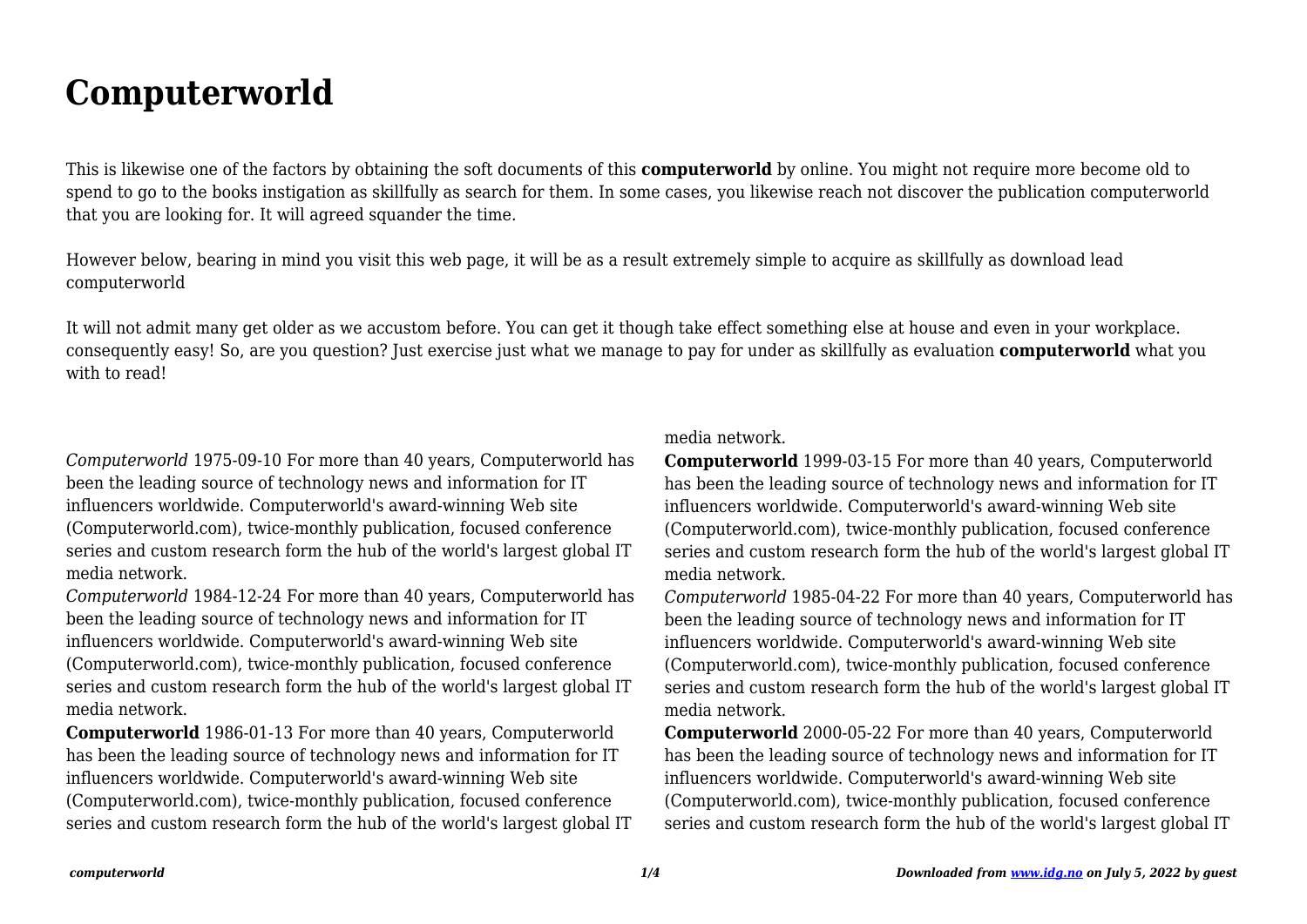media network.

**Computerworld** 1999-08-16 For more than 40 years, Computerworld has been the leading source of technology news and information for IT influencers worldwide. Computerworld's award-winning Web site (Computerworld.com), twice-monthly publication, focused conference series and custom research form the hub of the world's largest global IT media network.

**Computerworld** 1987-04-20 For more than 40 years, Computerworld has been the leading source of technology news and information for IT influencers worldwide. Computerworld's award-winning Web site (Computerworld.com), twice-monthly publication, focused conference series and custom research form the hub of the world's largest global IT media network.

**Computerworld** 1980-05-05 For more than 40 years, Computerworld has been the leading source of technology news and information for IT influencers worldwide. Computerworld's award-winning Web site (Computerworld.com), twice-monthly publication, focused conference series and custom research form the hub of the world's largest global IT media network.

Computerworld 1982-03-15 For more than 40 years, Computerworld has been the leading source of technology news and information for IT influencers worldwide. Computerworld's award-winning Web site (Computerworld.com), twice-monthly publication, focused conference series and custom research form the hub of the world's largest global IT media network.

*Computerworld* 1977-09-26 For more than 40 years, Computerworld has been the leading source of technology news and information for IT influencers worldwide. Computerworld's award-winning Web site (Computerworld.com), twice-monthly publication, focused conference series and custom research form the hub of the world's largest global IT media network.

Computerworld 1976-12-20 For more than 40 years, Computerworld has been the leading source of technology news and information for IT influencers worldwide. Computerworld's award-winning Web site

(Computerworld.com), twice-monthly publication, focused conference series and custom research form the hub of the world's largest global IT media network.

**Computerworld** 1980-12 For more than 40 years, Computerworld has been the leading source of technology news and information for IT influencers worldwide. Computerworld's award-winning Web site (Computerworld.com), twice-monthly publication, focused conference series and custom research form the hub of the world's largest global IT media network.

**Computerworld** 1981-10-26 For more than 40 years, Computerworld has been the leading source of technology news and information for IT influencers worldwide. Computerworld's award-winning Web site (Computerworld.com), twice-monthly publication, focused conference series and custom research form the hub of the world's largest global IT media network.

**Computerworld** 1988 For more than 40 years, Computerworld has been the leading source of technology news and information for IT influencers worldwide. Computerworld's award-winning Web site (Computerworld.com), twice-monthly publication, focused conference

series and custom research form the hub of the world's largest global IT media network.

Computerworld 1994-01-24 For more than 40 years, Computerworld has been the leading source of technology news and information for IT influencers worldwide. Computerworld's award-winning Web site (Computerworld.com), twice-monthly publication, focused conference series and custom research form the hub of the world's largest global IT media network.

**Computerworld** 1998-11-30 For more than 40 years, Computerworld has been the leading source of technology news and information for IT influencers worldwide. Computerworld's award-winning Web site (Computerworld.com), twice-monthly publication, focused conference series and custom research form the hub of the world's largest global IT media network.

**Computerworld** 1985-09-30 For more than 40 years, Computerworld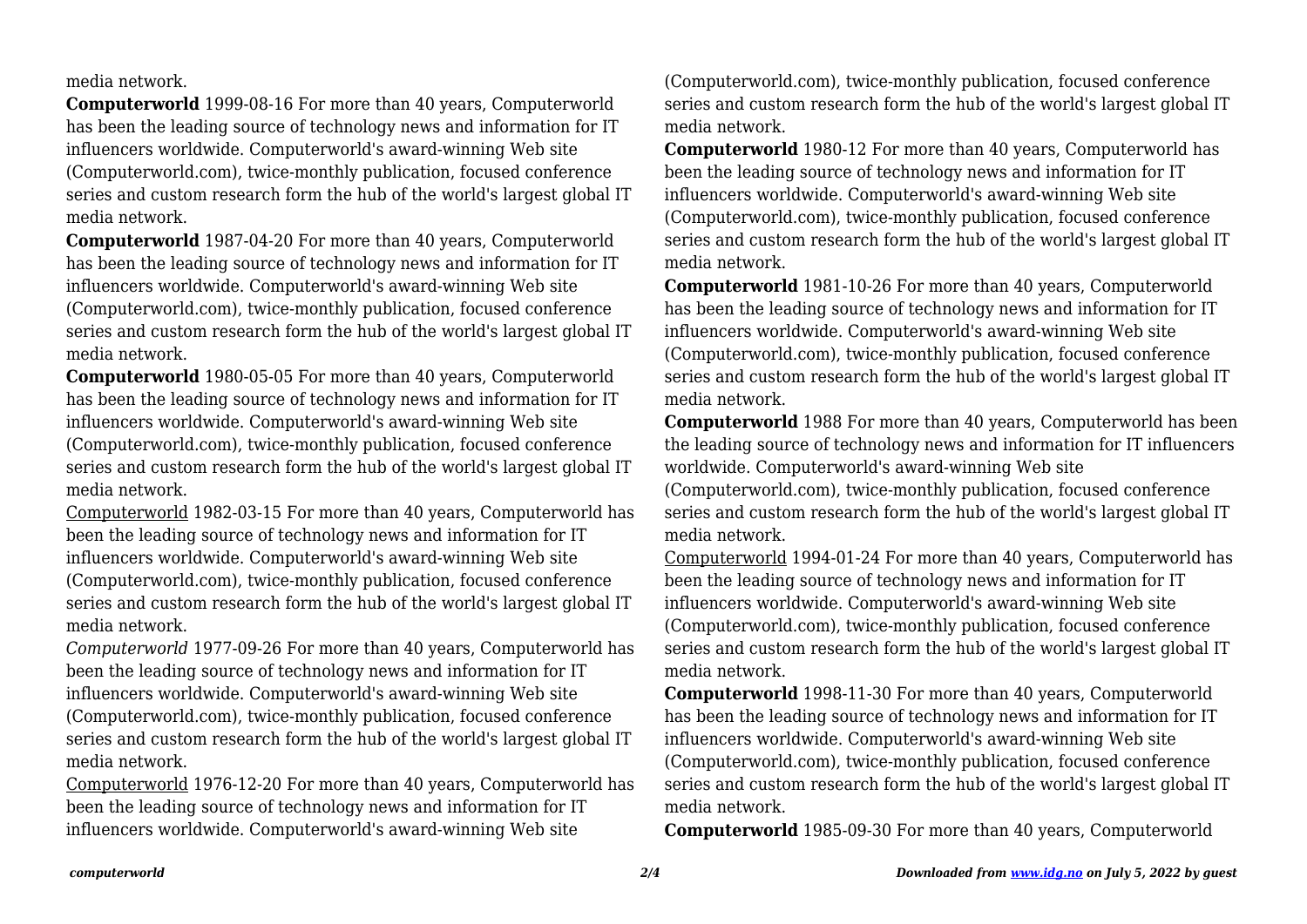has been the leading source of technology news and information for IT influencers worldwide. Computerworld's award-winning Web site (Computerworld.com), twice-monthly publication, focused conference series and custom research form the hub of the world's largest global IT media network.

**Computerworld** 1985-10-07 For more than 40 years, Computerworld has been the leading source of technology news and information for IT influencers worldwide. Computerworld's award-winning Web site (Computerworld.com), twice-monthly publication, focused conference series and custom research form the hub of the world's largest global IT media network.

**Computerworld** 2001-12-10 For more than 40 years, Computerworld has been the leading source of technology news and information for IT influencers worldwide. Computerworld's award-winning Web site (Computerworld.com), twice-monthly publication, focused conference series and custom research form the hub of the world's largest global IT media network.

*Computerworld* 1984-11 For more than 40 years, Computerworld has been the leading source of technology news and information for IT influencers worldwide. Computerworld's award-winning Web site (Computerworld.com), twice-monthly publication, focused conference series and custom research form the hub of the world's largest global IT media network.

**Computerworld** 1993-06-21 For more than 40 years, Computerworld has been the leading source of technology news and information for IT influencers worldwide. Computerworld's award-winning Web site (Computerworld.com), twice-monthly publication, focused conference series and custom research form the hub of the world's largest global IT media network.

## Computerworld Alfred Elton Van Vogt 1983

**Computerworld** 1996-09-09 For more than 40 years, Computerworld has been the leading source of technology news and information for IT influencers worldwide. Computerworld's award-winning Web site (Computerworld.com), twice-monthly publication, focused conference

series and custom research form the hub of the world's largest global IT media network.

Computerworld 1985-03-25 For more than 40 years, Computerworld has been the leading source of technology news and information for IT influencers worldwide. Computerworld's award-winning Web site (Computerworld.com), twice-monthly publication, focused conference series and custom research form the hub of the world's largest global IT media network.

*Computerworld* 2000-03-06 For more than 40 years, Computerworld has been the leading source of technology news and information for IT influencers worldwide. Computerworld's award-winning Web site (Computerworld.com), twice-monthly publication, focused conference series and custom research form the hub of the world's largest global IT media network.

*Computerworld* 1983-07-11 For more than 40 years, Computerworld has been the leading source of technology news and information for IT influencers worldwide. Computerworld's award-winning Web site (Computerworld.com), twice-monthly publication, focused conference series and custom research form the hub of the world's largest global IT media network.

*Computerworld* 2000-04-03 For more than 40 years, Computerworld has been the leading source of technology news and information for IT influencers worldwide. Computerworld's award-winning Web site (Computerworld.com), twice-monthly publication, focused conference series and custom research form the hub of the world's largest global IT media network.

*Computerworld* 1980-10-20 For more than 40 years, Computerworld has been the leading source of technology news and information for IT influencers worldwide. Computerworld's award-winning Web site (Computerworld.com), twice-monthly publication, focused conference series and custom research form the hub of the world's largest global IT media network.

**Computerworld** 1999-01-25 For more than 40 years, Computerworld has been the leading source of technology news and information for IT